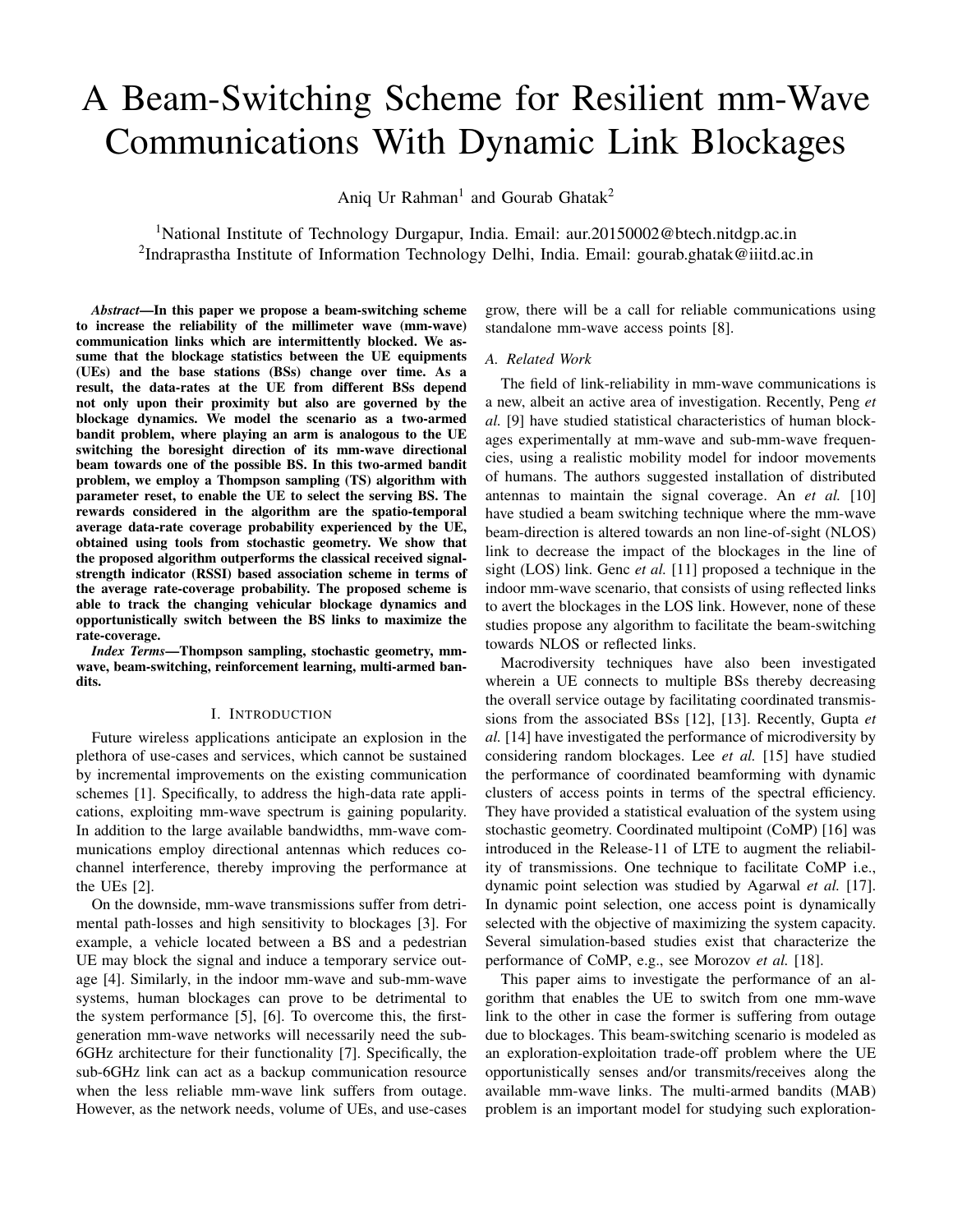exploitation trade-offs in reinforcement learning. Specifically, the scenario considered is an example of non-stationary MAB problem. Aurelien Garivier and Eric Moulines [19] considered a scenario where the distribution of the rewards remain constant over epochs and change at unknown time instants (i.e., abrupt changes). They analyzed the theoretical upper bounds of regret for the discounted upper confidence bound (UCB) and sliding window UCB. Another class of algorithms aimed to tackle the restless bandit problems are based on the classical TS approach. Gupta *et al.* [20], extending the idea to Bayesian methods, proposed Dynamic TS (Dynamic TS). O Besbes *et al.* [21], by assuming subtle structures in the variations of reward generating process, authors were successful in establishing bounds on minimal achievable regret against a dynamic oracle and developed a near optimal policy, REXP3. Hartland *et al.* [22] considered dynamic bandits with abrupt changes in the reward generation process, and proposed an algorithm called Adapt-EvE. In this paper we assume random (following a Poisson arrival process but unknown to the UE) points-of-change of the reward characteristics of the arms and study a TS based approach to facilitate beamswitching between the different BSs, in order to maximize the data-rate.

## *B. Contributions and Organization*

The contributions made in this paper is summarized as follows:

We characterize a mm-wave multi-connectivity framework installed in a UE, to facilitate switching of the mm-wave beam between two BSs. In particular, we model the beam-switching scheme as a MAB problem where the rewards are characterized as the rate coverage probability experienced by the UE. In order to take into account the random locations of the UE with respect to the BSs, we characterize the rewards as the spatio-temporal average of the rate coverage probability observed by a typical UE. This not only models the performance of a UE in different network configurations (e.g., different cities), but also in different locations within the same network.

In this MAB framework for beam-switching, we study a TS based approach to address the exploration-exploitation dilemma. In case the blockage processes of the links are stationary, we show that the TS approach manages to choose the best arm (i.e., associate to the BS which provides the better downlink rate).

Finally, we consider temporal dynamics in the blockages. In particular, the blockage probabilities of the links are assumed to change after an unknown and random timeperiod. For this case, we study a version of the TS scheme with parameter reset, where the effect of the previous experiences of rewards are eliminated. We show that the proposed algorithm actually tracks the dynamics blockage characteristics and as a result improves the resilience of the communication link.

The rest of the paper is organized as follows. In Section II we introduce the system model considered in this paper and outline the optimization objectives. In Section III we characterize the rewards of the MAB framework in terms of the rate coverage probability experienced by the UE. Then, in Section IV we present the TS based approach for facilitating beam-switching between the BSs. Numerical results to discuss the efficacy of our proposed scheme is given in Section V. Finally, the paper concludes in Section VI.

# II. SYSTEM MODEL AND OPTIMIZATION OBJECTIVES

#### *A. Network Geometry*

We consider a wireless network consisting of mm-wave BSs deployed to provide high-speed downlink connectivity and ad-hoc coverage to the UEs. The positions of the BSs are modeled as atoms of a Poisson point process (PPP) of intensity [23]. We evaluate the performance of the network from the perspective of a typical UE located at the origin.

# *B. Communication Policy*

We assume that during the association phase, the typical UE measures the downlink power in the control channel and associates with two BSs that provide the highest and the second highest downlink powers. This can take place, e.g., in the sub-6GHz band (see e.g., [7], [24]). Let us denote the two BSs by  $BS_1$  and  $BS_2$ , respectively. As in our model all the BSs transmit with the same power  $P$ , and the sub-GHz transmissions are relatively transparent to the blockages,  $BS_1$ and  $BS_2$  are consequently the two nearest BSs from the typical UE. Accordingly, the distance distributions of  $BS_1$  and  $BS_2$ are given by [25]:

$$
d_1 \t f_{d_1}(x) = 2 \t x \exp \t x^2 \t x 2 [0; 1) \t (1)
$$

$$
d_2
$$
  $f_{d_2}(y) = 2$  ( )<sup>2</sup> $y^3$  exp  $y^2$ ;  $y 2$  [ $d_1$ ; 1) (2)

After the association, the UE and the BSs switch to the mm-wave band and the data transmission commences, where, the UE receives downlink data service from either  $BS_1$  or  $BS<sub>2</sub>$ . Let us introduce the blockage model for the mm-wave links.

#### *C. Blockage and Propagation Model*

We assume that the mm-wave communication links suffer from independent temporary blockages due to vehicles or humans. The blockage in the  $i<sup>th</sup>$  channel,  $b<sub>i</sub>$  (where  $i \geq \lfloor \frac{1}{2} \rfloor$ ) is modelled as a Bernoulli process:  $b_i$   $B(p_i)$ . Here B is the Bernoulli distribution and  $p_i$  is the probability of blockage of the  $i<sup>th</sup>$  channel. In general, the temporal statistics of the blockages are relatively constant with respect to the duration of data-services of shorter duration, e.g., in case of mobile UE applications. Whereas for services such as fixed wireless access or mm-wave backhaul, the temporal variation of the blockages play a key role in the data-rate performance. In this paper, we analyze both the cases: static blockages, as well as dynamic blockages, where the parameters  $p_i$  change over time. For the latter case, we assume that the blockage characteristics change after an interval  $t_P$ , which follows a Poisson arrival process with parameter  $\tau$ , unknown to the UE.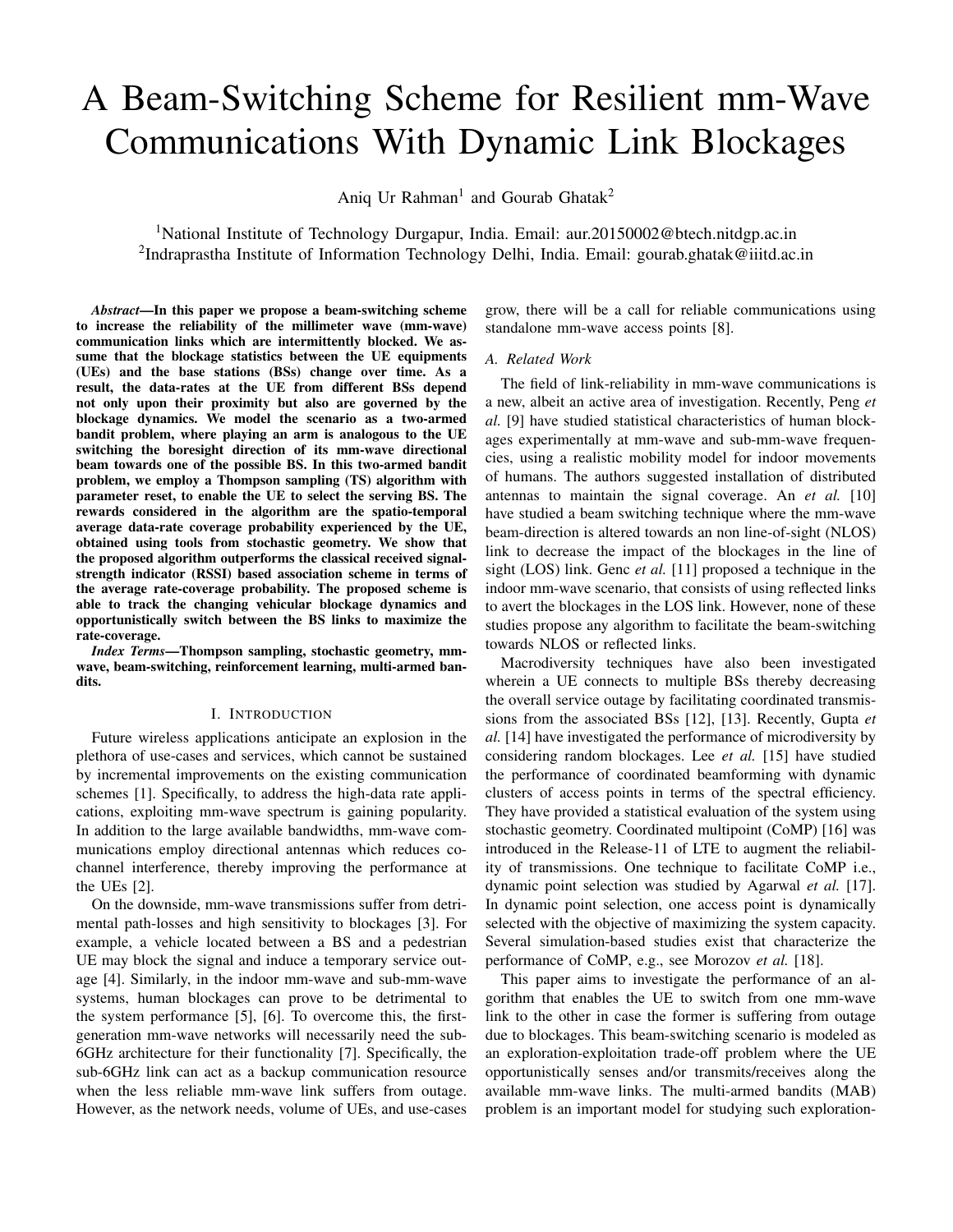

Fig. 1. System Illustration

We assume that the BSs are equipped with directional antennas of gain G. Let the path loss coefficient be given by K. In case the communication link between the transmitter and the receiver is in LOS state (i.e, devoid of blockages), the path loss exponent is given by  $\perp$ . On the other hand, in case the communication link is in NLOS state, the path loss exponent is given by  $N$ . Due to the low local scattering in mm-wave communications, we consider a Nakagami fading h, with parameter  $n_0$  and variance equal to 1 [26]. Thus, in case the transmitter and the receiver are located at a distance  $r$  from each other, the instantaneous received power is given by  $PGKhr^{-L}$  if the link is not blocked, and  $PGKhr$ otherwise. In order to avoid the singularity at the origin, we assume the path-loss model to be bounded [27]. As a result the received power averaged over fast-fading is given by:

$$
P_R(r;j) = PGK \min f \mid r \quad ig; \quad j \ge fL; Ng \tag{3}
$$

We model the beam-switching framework as a two-armed bandit problem where the rewards are the downlink rate coverage probabilities from the two associated BSs. The characterization of the rewards parameterized on the distance of the BSs is given in the next section. After describing our TS based beam-switching algorithm in Section IV, we will evaluate the expected value of the rewards accumulated using the distributions of distance of the BSs. The system model is illustrated in Fig. 1.

### III. CHARACTERIZATION OF REWARDS

In case the UE receives services from  $BS_1$ , the useful power is given by  $PGKh_1d_1 \triangleq \text{or } PGKh_1d_1 \triangleq \text{depending on}$ whether the mm-wave link to  $BS_1$  is in NLOS or LOS, respectively. Similarly, the useful power in case of service from  $BS_2$  is given by  $PGKh_2d_2 \triangleq P_GKh_2d_2 \triangleq P_GK$ , respectively. As a result, the corresponding signal to noise ratio (SNR) experienced at the UE is given by:

$$
S_i = \frac{PGKh_id_i^{-j}}{N_0} = \frac{P_R(d_i;j)h_i}{N_0};
$$
\n(4)

where  $i \nvert 2 \nvert f$  / 2g and  $j \nvert 2 \nvert f$  L; Ng. The SNR coverage probability at a threshold is defined as the probability that the UE receives an SNR of higher than . It is evaluated as:

$$
P_{Cij}(\cdot; d_i; j) = P(S_i) = P \frac{P_R(d_i; j)h_i}{N_0}
$$
  
= P h<sub>i</sub>  $\frac{N_0}{P_R(d_i; j)}$   
(a) (1)<sup>n+1</sup> n<sub>0</sub> exp  $\frac{n N_0 n_0(n_0!)^{\frac{1}{n_0}}}{P_R(d_i; j)}$  : (5)

Here step (a) follows as in [28]. Based on the SNR coverage probability, the rate coverage probability is at a threshold of  $r_0$  bps is defined as the probability that the UE experiences a downlink data-rate of  $r_0$  bps. Mathematically, it can be calculated as [28]:

$$
R_{j i}(r_0; d_i) = P_{C i} \ 2^{\frac{r_0}{B}} \ 1; d_i; j \tag{6}
$$

The formulation of the SNR coverage probability is thus parameterized on  $d_i$ s. After introducing the TS algorithm in the next section, we will average out the rate coverage probability by using the distance distributions of  $d_i$ s from (1) and (2).

### IV. TS BASED BEAM-SWITCHING

The aim of the work is to design beam-switching scheme that takes into consideration jointly the effect of the distance of the two BSs and also the vehicular blockage characteristics in both of these links. We convert this problem of explorationexploitation dilemma as a two-armed bandit problem [29] and define the reward  $R_i$  associated with the  $i<sup>th</sup>$  channel at time t as:

$$
R_i(d_i; t) = \begin{cases} R_{Li}(r_0; d_i); & \text{with probability } 1 & p_i(t) \\ R_{Ni}(r_0; d_i); & \text{with probability } p_i(t) \end{cases}
$$
 (7)

where  $R_{Li}$  and  $R_{Ni}$  are the LOS and NLOS rewards of the  $i<sup>th</sup>$  channel respectively given by (6). Recall that  $p_i(t)$  is the probability of blockage of the  $i<sup>th</sup>$  channel at time t. Thus, in case the boresight direction of the UE is towards the  $BS_1$ at time t, it receives a reward of  $R_{1}(r_0, d_1)$  or  $R_{N1}(r_0, d_1)$ with probabilities 1  $p_1(t)$  or  $p_1(t)$ , respectively.

Next, we describe the TS algorithm applied to this problem. The goal is to balance between exploiting (i.e., beamforming towards) the BS link that is *currently* known to maximize performance and investing to accumulate new information (e.g., exploring the reward/blockage conditions by connecting to the other BS link) that may improve future performance. In the general scenario, i.e., with dynamic link blockages, the reward distribution evolves over time for the two links. To keep up with this change, we reset our algorithm after a fixed interval of time  $t_W$ , which we refer to as reset duration.

The algorithm is described in Algorithm 1. The expected reward  $\mu$  of arm *i* is drawn from a beta distribution having shape parameters  $M_i/N_i$  (step 4). The shape parameters are initialized to zero, to serve as a uniform distribution which signifies a zero-knowledge situation (step 1). The algorithm chooses to play the arm  *with a higher value of expected*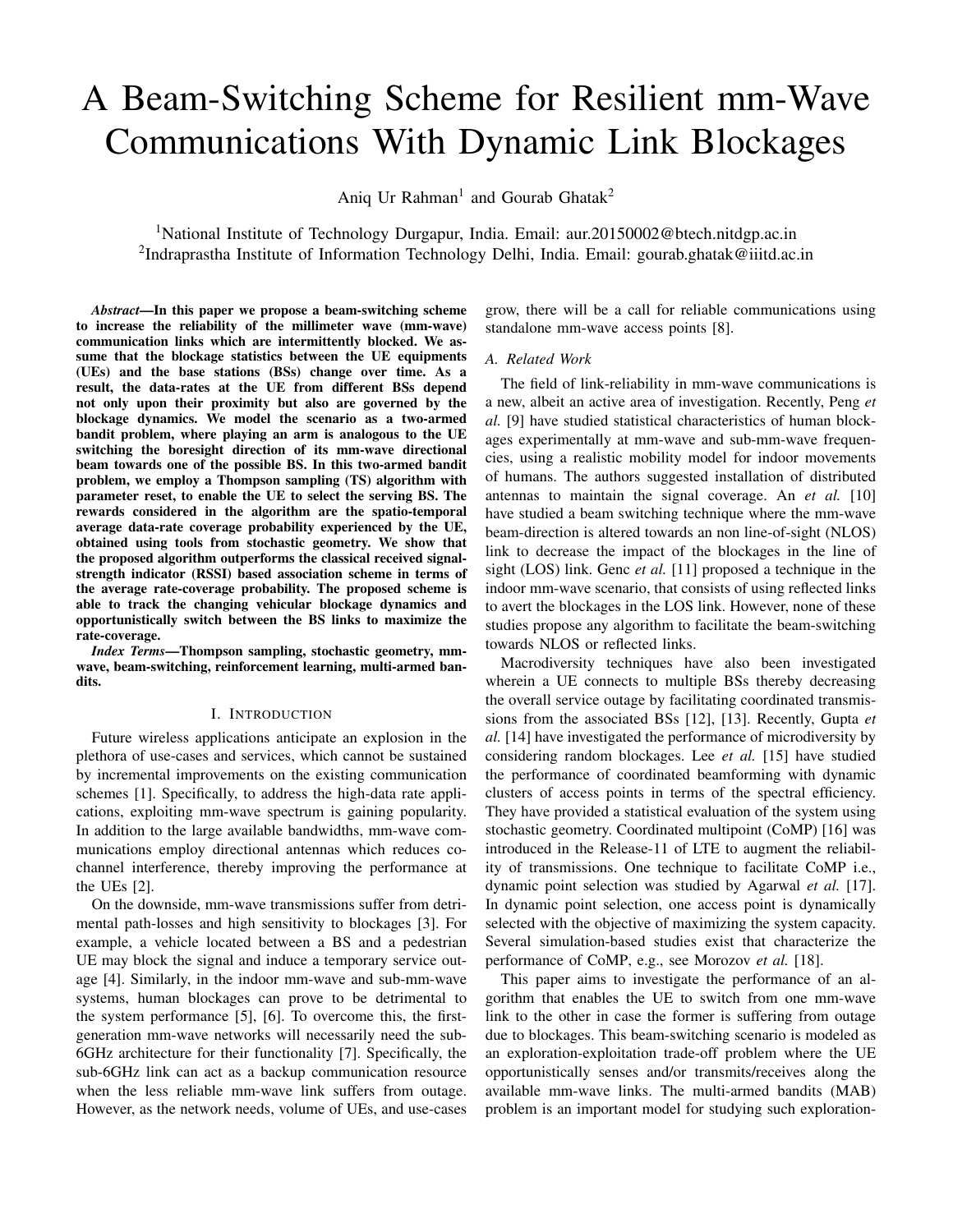reward (step 5). As we play the arms (step 6) and update the shape parameter values according to the rewards (i.e., ratecoverage), our choices become more and more tuned, towards the optimal choice (steps 7-8).

The link blockage characteristics might change over time based on various factors such as blockage density, signal strength etc. In this scenario, the algorithm will give poor results, being biased by the previous knowledge about a particular link. Therefore, we refresh the shape parameters to zero after an interval of time  $t_W$  (steps 10-12).

| Algorithm 1 TS with parameter reset. |  |  |  |  |  |
|--------------------------------------|--|--|--|--|--|
|--------------------------------------|--|--|--|--|--|

1:  $N_i$  0;  $M_i$  0; 8i 2 f1; 2g . initializing parameters 2:  $t = 0$ 3: while  $t < T$  do 4: *i*  $(M_i + 1/N_i \t M_i + 1)$  draw from beta dist. 5:  $j$  ij  $j = max(j)$  . choosing the better arm<br>6:  $R(t)$   $R_i(t)$  . playing the chosen arm 6:  $R(t)$   $R_i(t)$  . playing the chosen arm 7:  $N_i$   $N_i$  +  $R(t)$  . updating the beta distribution 8:  $M_i$   $M_i$  +  $R(t)$  . updating the beta distribution 9:  $t$   $t + 1$ 10: **if** (*t* mod  $t_W$ ) = 0 **then** . refreshing parameters 11:  $N_i$  0;  $M_i$  0; 8i 2 f1; 2g 12: end if 13: end while

### *A. Performance Metric: Average Rate Coverage Probability*

We define the average rate coverage probability (ARCP) at a time instant  *as the mean of rewards accumulated up to* time t for all possible locations of  $BS_1$  and  $BS_2$ . We denote the various ARCPs as BEST (Best choice), TS (TS), CH-1 (Channel 1), CH-2 (Channel 2) and RAND (Random choice). Mathematically they are defined as spatio-temporal averages as follows:  $#$ 

TS( ) = 
$$
E_{d_1:d_2}
$$
  $\frac{1}{t}$   $R_{TS}(d_1; d_2; t)$  (8a)

$$
BEST(\ ) = E_{d_1:d_2} \quad \frac{1}{t} \sum_{t=0}^{t} \max f R_1(d_1; t) / R_2(d_2; t) g
$$
\n(8b)

CH-1( ) = 
$$
E_{d_1} \xrightarrow[t=0]{}
$$
  $R_1(d_1; t)$  (8c)

CH-2( ) = 
$$
E_{d_2}
$$
  $\frac{1}{t} \times \int_{t=0}^{t} R_2(d_2; t)$  (8d)

RAND( ) = 
$$
E_{d_1; d_2}
$$
  $\frac{1}{t} \times UFR_1(d_1; t); R_2(d_2; t)g$  (8e)

where  $R(t)$  is reward at time t using the TS approach. The BEST strategy chooses the better arm in hindsight. Whereas, the RAND strategy chooses one arm at random, i.e.,  $Ufa$ ; bg implies that  $a$  and  $b$  are equi-probable choices. The spatial averages are taken with respect to the distance distributions as given by  $(1)$  and  $(2)$ .

# V. NUMERICAL RESULTS AND DISCUSSION

In this section, we discuss the salient features of the proposed beam-switching algorithm based on numerical simulations. The list and the values of the parameters are shown in Table I. The path loss exponents are taken to be 2 for LOS and 4 for NLOS regimes of propagation, respectively. The pathloss coefficient  $K$  and the noise-density are obtained from the 3GPP specifications [30].

Table I: Simulation Parameters

| Symbol         | Description               | Value                               |
|----------------|---------------------------|-------------------------------------|
| G              | Antenna Gain              | $10 \text{ dB}$                     |
| P              | <b>Transmitter Power</b>  | 0 dB                                |
| $\perp$        | Path Loss exponent (LOS)  | $\mathfrak{D}$                      |
| $\overline{N}$ | Path Loss exponent (NLOS) | 4                                   |
| К              | Path Loss Coefficient     | $\mathcal{P}$<br>carrier wavelength |
|                |                           | $174$ dBm/Hz                        |
| $N_0$          | Noise density             | + 10 $log_{10}(B)$                  |
|                |                           | $+10dB$                             |
| B              | Bandwidth                 | 1 GHz                               |
| r <sub>0</sub> | Data rate                 | 1 Gbps                              |

### *A. Static Blockages*

First, we study the performance of our algorithm when the blockage characteristics of the channels are temporally static. In Fig. 2 we plot the performance of the TS based beamswitching and the other baseline schemes described in (8). Particularly, we investigate two cases: (a)  $BS_1$  has a lower blockage probability than  $BS_2$ , and (b)  $BS_1$  has a higher blockage probability than  $BS_2$ . In both cases, we observe that the TS based beam-switching scheme selects the better arm in terms of ACRP at the end of the decision interval. Indeed, the TS algorithm is able to jointly take into account the distance as well as the blockage characteristics of the channels for BS selection. More interestingly, in the case (b) we see that due to higher probability of blockage in the mm-wave channel to  $BS_1$ , the overall ACRP of  $BS_1$  is significantly lower (20% less as compared to  $BS_2$ ). In case of an RSSI based association scheme, with probability 0.6 (i.e.,  $1 - p_1$ ), the UE would have selected the  $BS_1$  for mm-wave service which could lead to a dramatic degradation in the performance. Moreover, the proposed TS based BS selection gives a more accurate idea of the radio environment as compared to schemes where the BS association takes place initially in the sub-6GHz band and then the UE connects to mm-wave band in the selected BS (e.g., see [7]). This is precisely because in the later scheme the UE would likely associate to  $BS_1$  due to its close proximity to the UE.

#### *B. Impact of Blockage Dynamics*

Next, we analyze the performance of the proposed scheme when the blockage characteristics of the channels are temporally varying. This is particularly important for application such as fixed wireless access or mm-wave backhaul where the